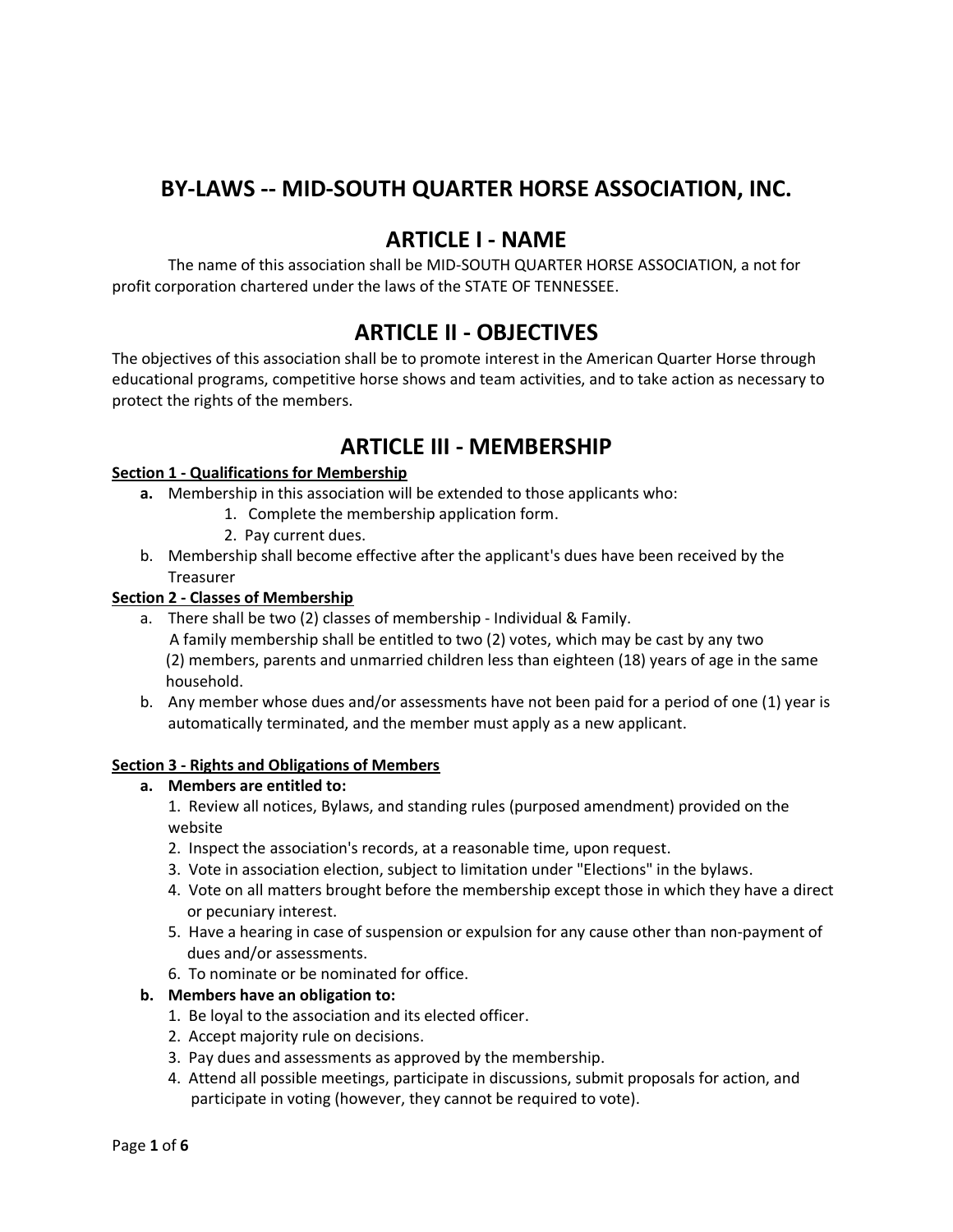- 5. Promote the objectives of the association.
- 6. Invite potential new members.
- 7. Resign from any office or appointment that they cannot carry out in good faith with the association's objectives.

8. Insist on enforcement of these bylaws and the rules of Parliamentary law.

# **ARTICLE IV - EXECUTIVE BOARD**

**Section 1** - The direction and supervision of the affairs of this association shall reside in its Executive Board, subject to the following limitations:

a. Expenditures of, or commitments to spend, any amount not previously addressed by the Board prior to each show shall require approval of the Board.

**Section 2** - The Executive Board shall be composed of the following (10) elected officers.

President Vice President Secretary Treasurer 6 Directors

**Section 3** - Meetings of the Executive Board will be called and presided over by the President, or they may be called by any five (5) members of the Board with reasonable notification to all others.

**Section 4** - A quorum for meetings of the Executive Board shall be five (5). A majority of the legal votes cast at an Executive Board meeting with a quorum present shall be sufficient to pass any measure properly brought before the meeting.

**Section 5** - Any officer may be replaced by the Executive Board for failure to attend three (3) unexcused consecutive meetings of the association or Executive Board.

# **ARTICLE V - ELECTION AND TERMS**

**Section 1 -** The Officers shall be elected for a term of one (1) year or until their successors are elected. Terms will begin on the first (1st) day of January following election.

**Section 2** - Regular elections shall be held in November each year with due notice to members and the date and place to be decided by the Executive Board.

**Section 3** - The Executive Board shall select a Nominating Committee in November of each year. This committee shall consist of three (3) members, of which no more than one (1) may be from the present Executive Board. The President shall not be a member of the Nominating Committee nor shall he/she interfere with their search for able, willing candidates.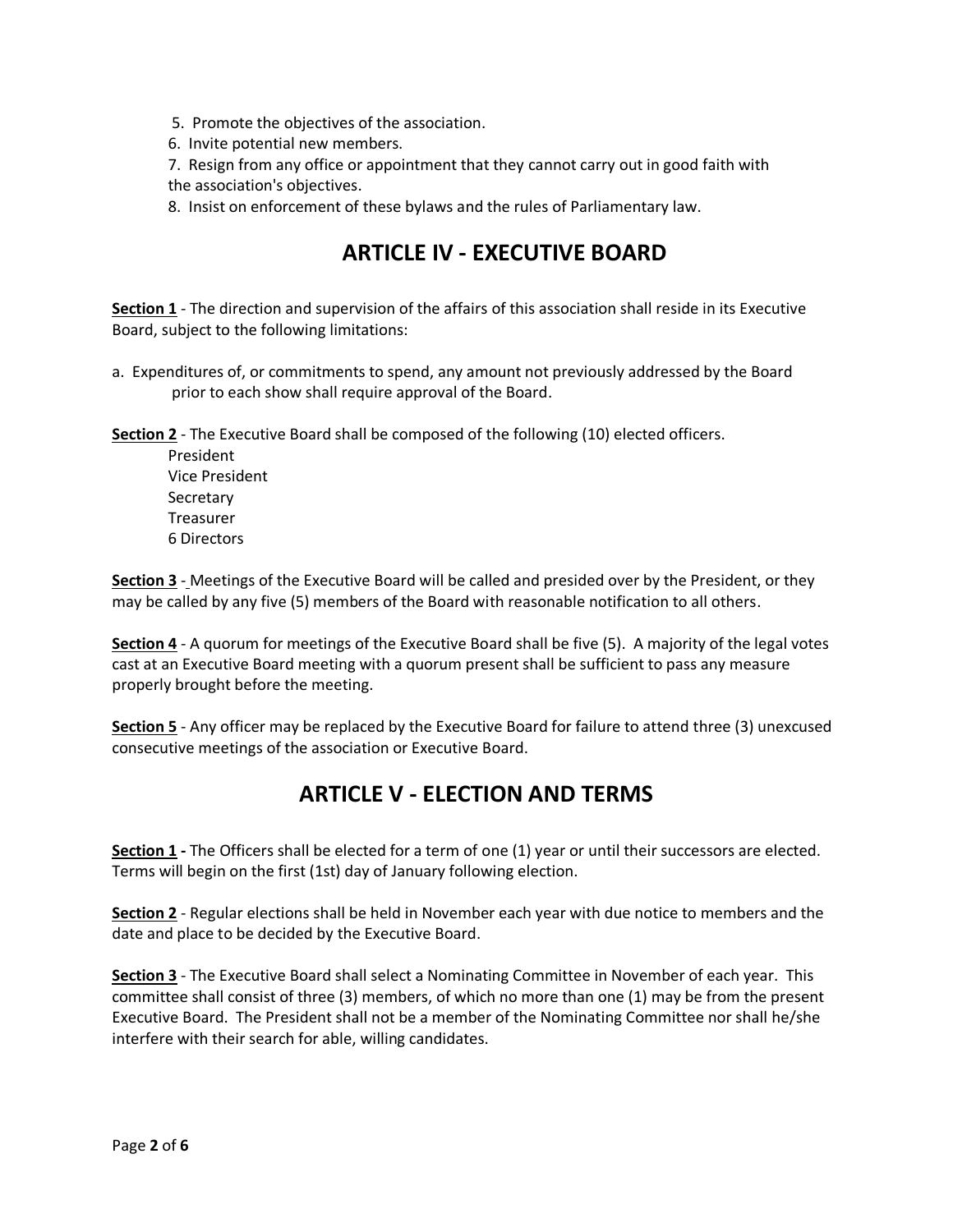**Section 4 -** At the time of the election, and after the Nominating Committee has reported its slate of candidates, additional nominations from the floor shall be allowed. ALL nominees must agree to serve if elected before the votes are taken for that position. This agreement may be verbal if the nominee is present, or in their own handwriting, or by phone verification to a member of the Nominating Committee or by e-mailed to a member of the Nominating Committee

**Section 5** - Election shall be by the Australian ballot (all offices and nominees on one (1) ballot). In offices with more than two (2) candidates, a majority of the legal votes cast shall elect. In case of a tie vote, or when no majority can be attained, then balloting shall continue until it appears that there is a deadlock, in which case, the membership may vote to recess or hold an adjourned meeting in an attempt to secure more voting members, or they may vote to decide the election to that office by casting of lots by the candidates involved.

**Section 6** - Only members whose dues have been paid as of September of the current year shall be eligible to vote in elections. The Secretary shall have at the election meeting an accurate list of the paidup members for verification.

**Section 7** \_ No absentee ballots shall be allowed. Proxy voting is allowed only in elections. Members eligible to vote may designate their proxy to another member who is eligible to vote, however, no proxy holder may vote more than three (3) proxies. No proxy holder shall transfer any proxy to another member. Proxy form must be signed with a clearly identifiable signature and the member's name printed or typed underneath the signature. Each form must be authenticated by the Election Committee for minutes of the meeting

**Section 8** - All elected Offices shall have paid their dues by the first horse show of the new year or forfeit their office and a replacement elected. All Officers must be at least 18 years of age.

**Section 9** - If a vacancy should occur in the Executive Board, the balance of the term shall be filled by appointment of the President with approval of the Executive Board.

**Section 10** - Only one (1) director can be elected from each family membership or individual memberships of the same mailing.

# **ARTICLE VI - DUTIES OF OFICERS**

### **Section 1 - President - The duties of the President are:**

a. To call and preside over all meetings of the Executive Board and the membership.

b. To administer the operation of the association as directed by bylaws, and other actions of the Executive Board and the membership.

- c. To appoint such committees and task forces as necessary to carry out actions.
- d. To act as ex-officio member of all committees except the Nominating committee.
- e. To sign checks.
- f. To possess a master set of association bylaws to be passed on to his successor.
- g. To perform such other duties as are customary to the office.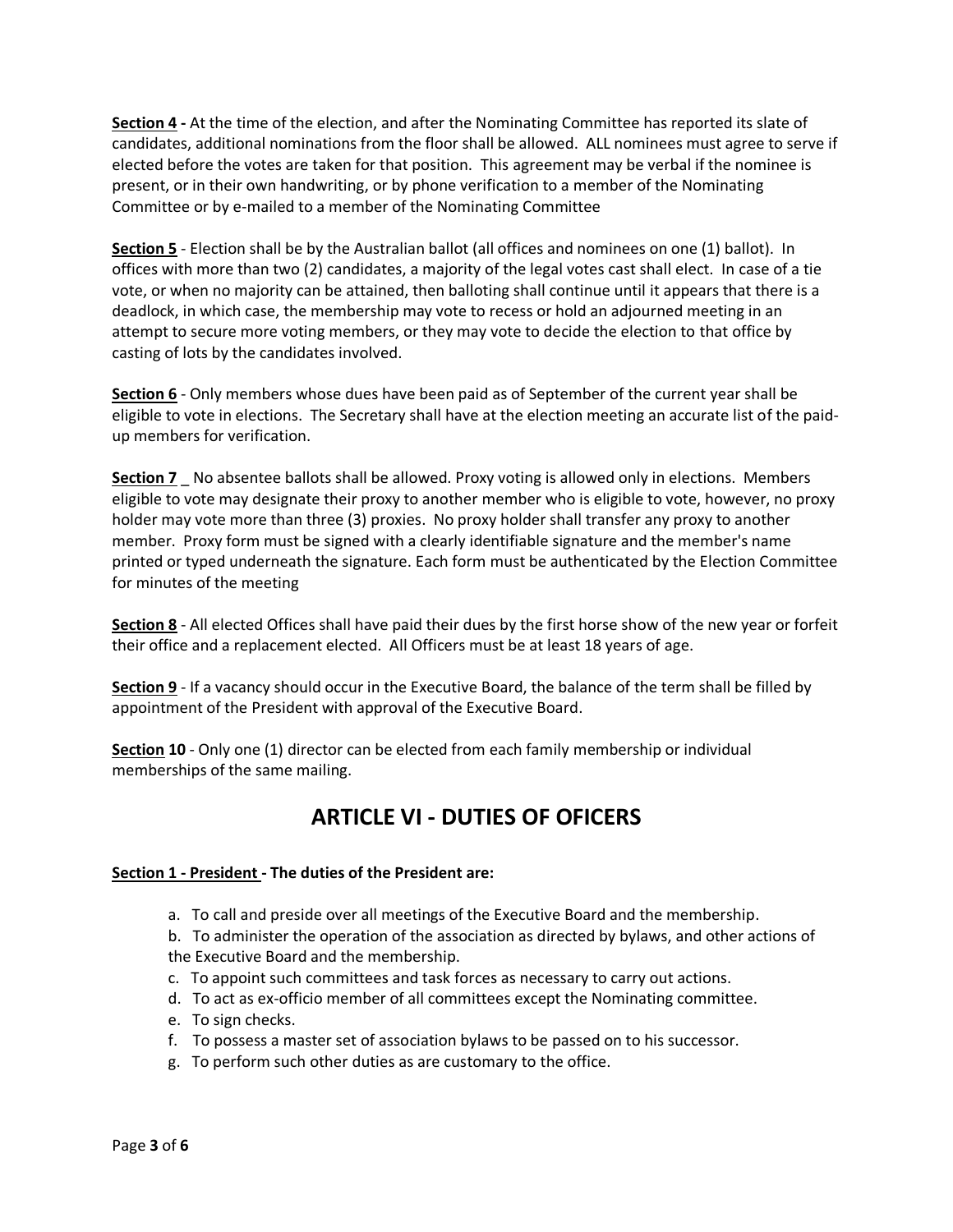### **Section 2 - Vice President - The duties of the Vice President are:**

- c. To act as President in the absence of the President, except that the Vice President cannot modify or change rules or customs established by the President.
- d. To become President automatically upon the death or resignation of the President. In case of the President's extended absence or suspension, the Executive Board shall meet and authorize the Vice President to the position of Acting President until (1) the President returns (2) the annual election, or (3) a special election is called by the Executive Board to fill the position.
- e. To sign checks.
- f. To perform such other duties as may be assigned from time to time.

### **Section 3 - Secretary - The duties of the Secretary are:**

- a. To make and maintain a permanent record of minutes of all membership and Executive Board meetings (including motions and their disposition, important actions taken and reports) and to furnish copies promptly to the President and Vice President.
- b. To have available at every meeting an updated copy of the minutes, bylaws, standing and special rules, current membership list, list of committees and committeeperson, and a copy of the Parliamentary authority specified in these bylaws.
- c. To maintain a current list of members in good standing and to furnish a copy to the President.
- d. To tabulate and publish point standings and year-end award winners on the website.
- e. To coordinate with Web Master all communications to be posted to the website and insure website is keep up to date.
- f. To maintain correspondence and permanent file of letters with Headquarters of the AQHA, as well as other correspondence of a permanent nature.
- g. To maintain a master set of association's Charter of Incorporation, bylaws and standing special rules in a special binder.
- h. To pass on all records of the office to his/her successor by the end of his/her term of office.
- i. To call any meetings to order in the absence of the President and Vice President and to hold an election for a temporary chairperson, then relinquishing the floor to the new chairperson pro tem.
- j. To furnish proper notice of meetings to the members of executive Board as appropriate.
- k. To send out all official notices.

#### **Section 4 - Treasurer - The duties of the Treasurer are:**

- a. To be custodian of the association's funds in a bank authorized by the Executive Board.
- b. To maintain up to date financial statement and make it available for inspection at any reasonable time upon request by any member.
- c. To pay bills authorized by the Executive Board or membership.
- d. To make an abbreviated report of assets and liabilities at each meeting of the membership and the Executive Board with copies to the President and the Secretary.
- e. To sign checks
- f. To secure new signatures on the bank's authorized signatures cards whenever there is to be a change in the signatures.
- g. To cooperate with the President in the annual December audit and January report of the financial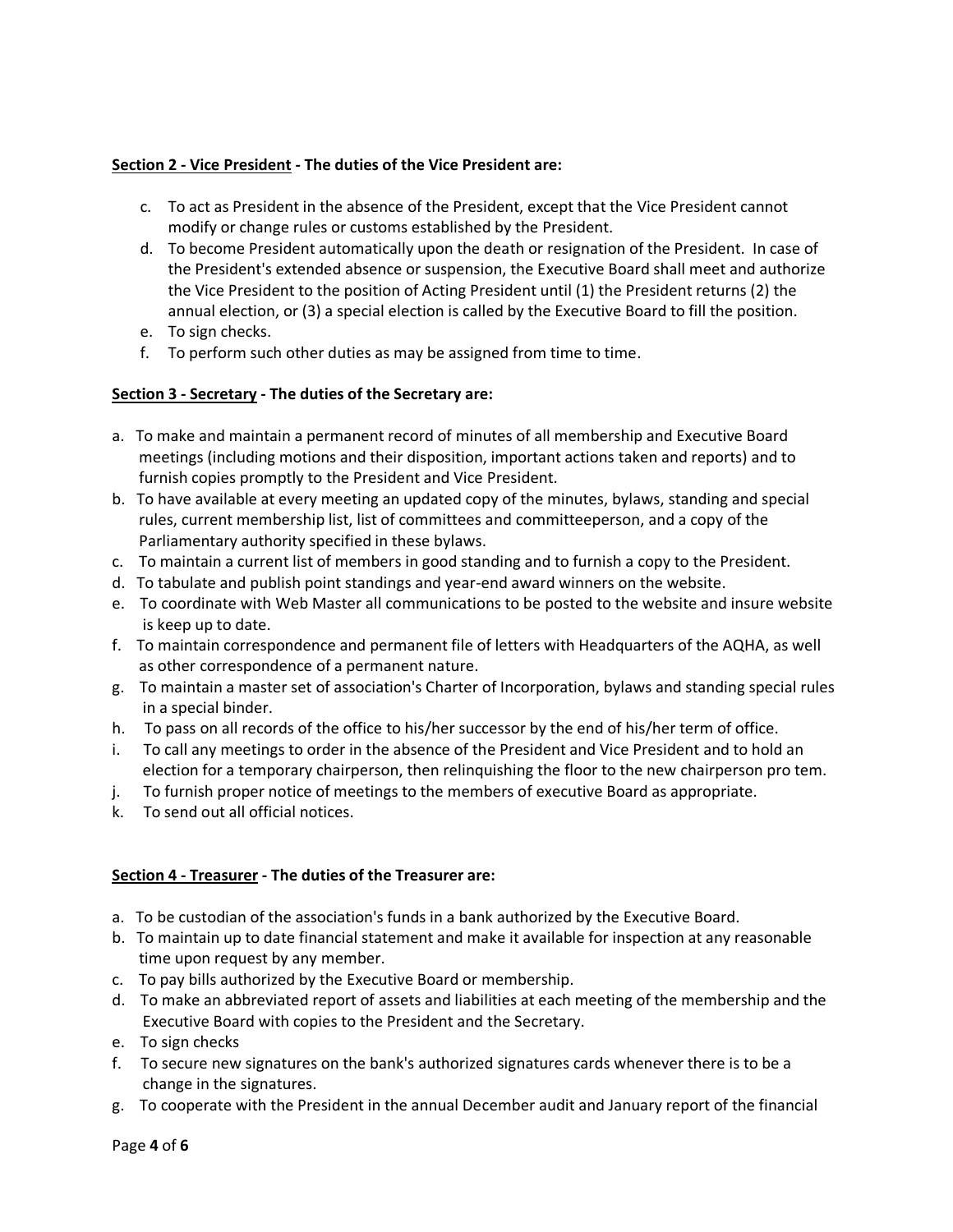accounts of the association. A non-member auditors(s) may be utilized when authorized by the Executive Board of the membership.

- h. To turn over all financial records to his successor by the end of their term.
- i. To call any meeting to order in the absence of the President, Vice President, and the Secretary and to hold an election for a temporary chairperson pro tem, then relinquishing the floor to then new temporary chairperson.
- j. Provide any form required by Federal government for payment of duties rendered to the Federal and/or state and to individual rendering the duties.

**Section 5 - Directors -** The duties of the Directors are such as may be assigned from time to time by the members of the Executive Board.

### **ARTICLE VII - MEMBERS**

- **Section 2** Regular meetings shall consist of any necessary business, committee reports, and educational programs.
- **Section 3** Special meetings may be called by the President or the Executive Board. The purpose of these meetings shall be stated in the notification and only this stated business may be transacted

at the special meeting. Except in cases of emergency, at least three (3) days notice shall be given.

**Section 4** - A quorum for any regular or special meeting of the membership shall be at least ten (10) members entitled to vote.

# **ARTICLE VIII - PARLIMENTARY AUTHORITY**

**Section 1** - The four basic principles of Parliamentary law are:

Courtesy and Justice for all; Consider one thing at a time; The minority must be heard! The majority must prevail!

**Section 2** - The rules contained in Robert's Rules of Order Newly Resided 1970 Revision shall govern this association in all cases not covered by the Charter of Incorporation, these bylaws, and any standing rules of order adopted by the association.

a. Standing rules are those operating procedures of a semi-permanent nature established by the membership or the Executive board and can be adopted at any meeting by a majority of legal votes cast. (They may be suspended for a meeting by majority of legal votes cast). To resend or amend them requires a two-thirds (2/3) vote at a meeting or a majority vote if previous notice given.

**Section 3** - The advice of a non-member certified, or registered Parliamentarian may be engaged at the discretion of the President or the membership.